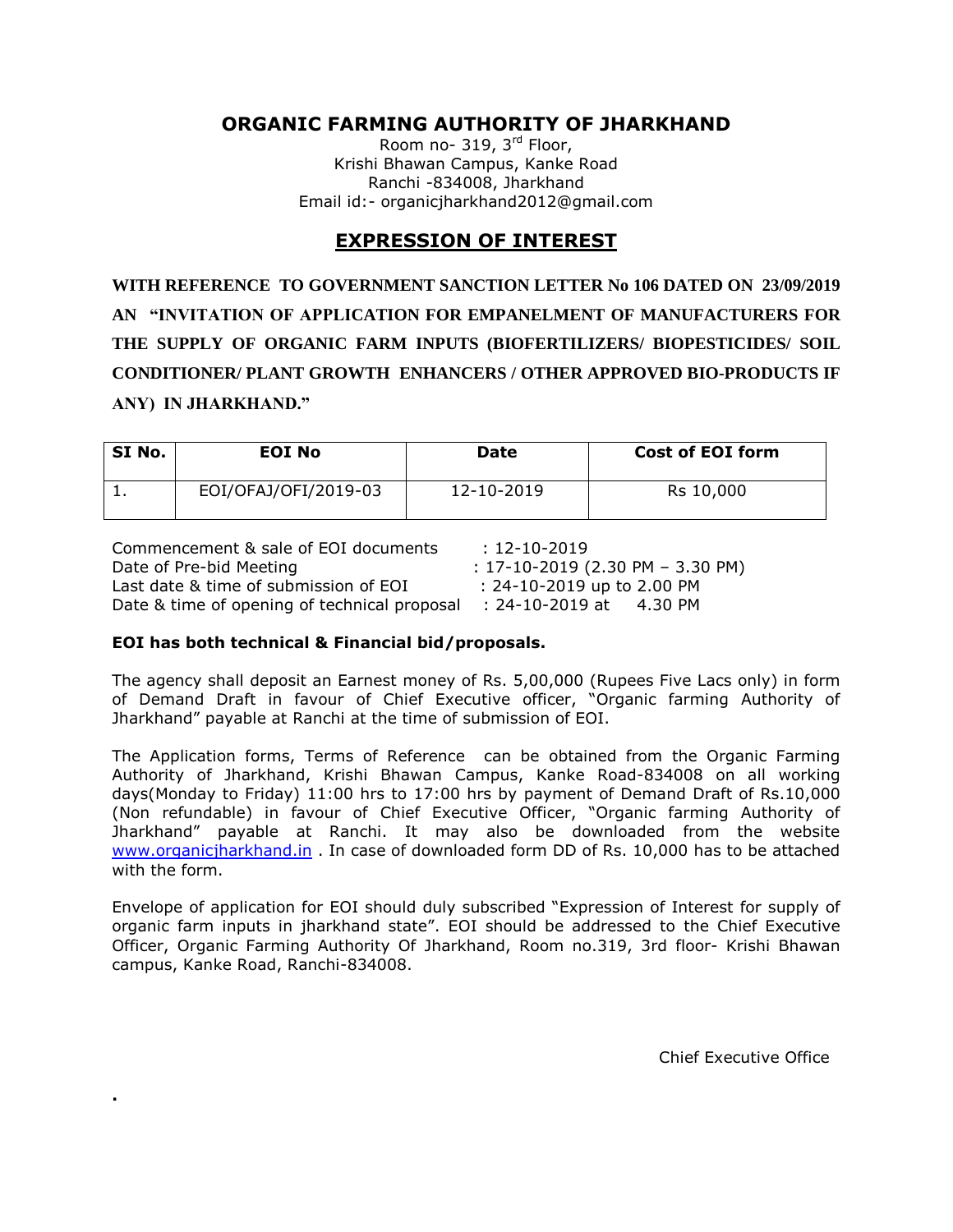# **Technical Proposal**

EOI/proposals are invited from the agencies involved into manufacturing of organic farm bio-inputs such as Biofertilizers, Biopesticides, plant growth enhancers, soil conditioner or other approved bio-products as per the technical guidelines of National Standards for Organic Production (NSOP) used in organic farming.

### **Minimum Eligibility Criteria:-**

- 1. The agency having minimum eight years experience in manufacturing & marketing of organic farm inputs.
- 2. The Agency must having an approval certificate as per NPOP guideline for its organic farm inputs provided by an NAB/APEDA accredited agency for minimum eight years.
- 3. Agency must having registration of Trade Mark from the competent authority in support of the brand for the offer has been submitted
- 4. Agency having an ISO certification.
- 5. Average annual turnover of last three financial year (2016-17, 2017-18 & 2018-19) should not be less than 1 Crore.
- 6. Audited balance sheet along with IT return should be submitted for the last three financial years (2016-17, 2017-18 & 2018-19)
- 7. Bidder shall submit an affidavit on Rs 100 non judicial stamp from Notary that "the company has never been blacklisted or terminated earlier by any state or union government."
- 8. The agency having past experience in working with agriculture or horticulture department / other government organization in at least two States for supply of organic farm inputs. (Attach proof)
- 9. Agency must have registered under GST.
- 10. Preference will be given to those manufacturer whose products has attested/approved under USDA-NOP / EU standards.

The interested bidders should submit the following documents / details in support of their claim:-

- i. Application form duly filled up
- ii. Application fee & EMD
- iii. Registration certificate of organization along with bylaws/Deed
- iv. Approval / Attestation of Organic farm bio-inputs under NPOP standards
- v. Trade mark registration certificate
- vi. ISO certificate
- vii. Audited balance sheet of last three year's
- viii. IT-Return of last three years
- ix. PAN
- x. GST Registration certificate
- xi. Manufacturing Experience (Attestation certificate attached)
- xii. Proof of Supply at national / international level
- xiii. Affidavit's
- xiv. Supply in Government department
- xv. Test / trial report from agriculture institute, if any
- xvi. Local address in jharkhand, if any
- xvii. Any other supporting documents regarding claim , please specify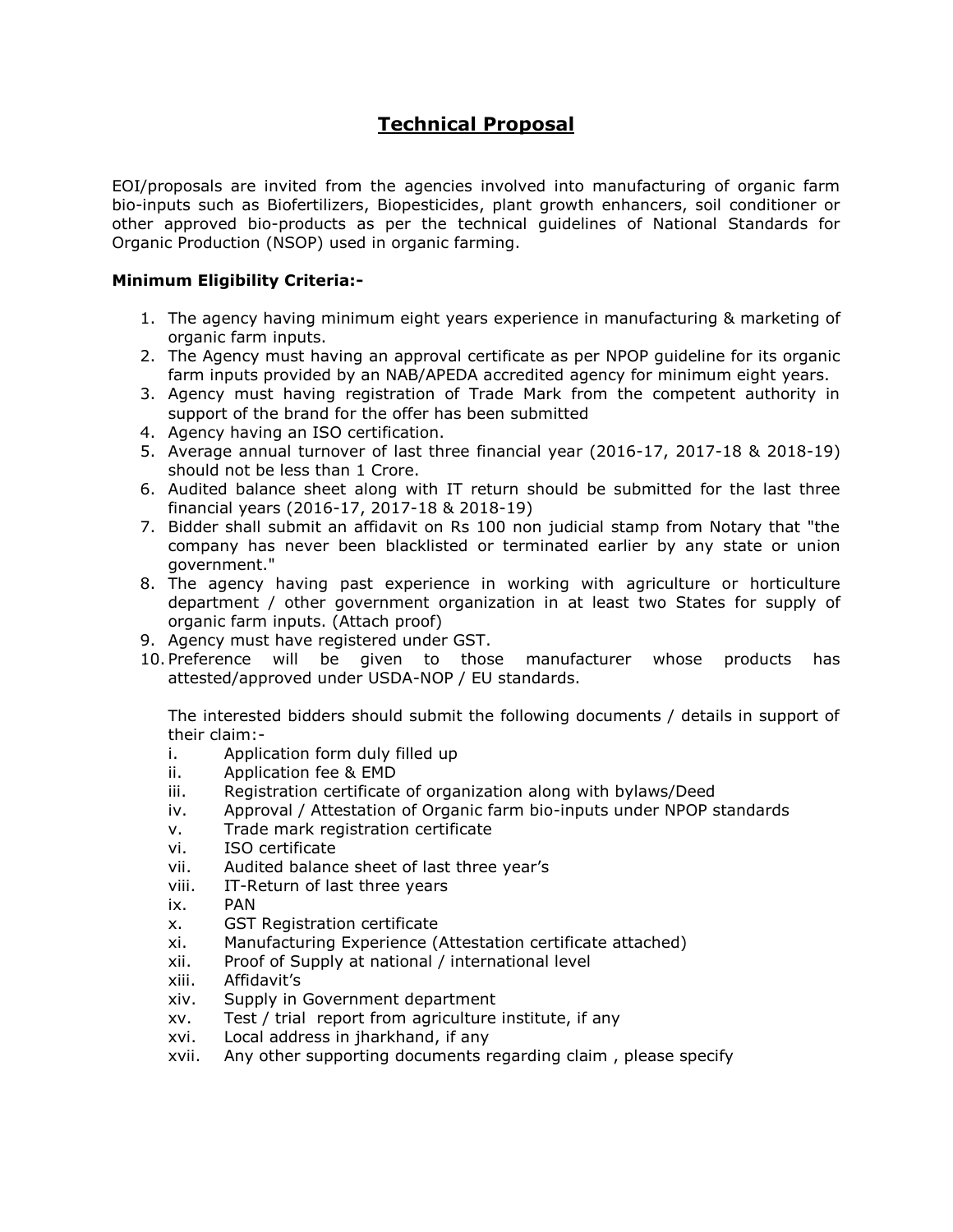## **Terms and Conditions:**

- 1. The manufacture must having previous experience in supply of organic inputs at national / international level.
- 2. Product specification of Bio-fertilizer must be as per the latest FCO & Bio-pesticides as per the latest CIB act.
- 3. The manufacturer shall submit an affidavit on Rs 100 non judicial stamp from Notary regarding "the rates of bid quoted in EOI that the rates of organic farm inputs which are quoted in financial bid are the minimum price and not more than the market price in the State of Jharkhand".
- 4. The successful bidder has to submit the Registration fee @ Rs 25,000 (Rupees twenty five thousand). Registration fee will be valid till project period.
- 5. TIME LINE:
	- After selection of the agencies the supply order will be decided as per the requirement of the product by the farmer in the light of which the ordered material will have to be delivered within the specified time limit to the corresponding districts
- 6. TERMS OF PAYMENT:
	- No advance payment will be made.
	- In case of subsidy scheme, the subsidy will be transferred to the farmers Account / CUG Card. Farmers will pay to the manufacturer.
	- Payment through CUG card/DBT/RTGS/Online directly will be made. Bank commission will be borne by the firm.
	- Payment will be made only after successful supply as per the ordered quantity.
- 7. VALIDITY PERIOD:
	- Manufacturer shall be noted that the validity period of their offer rate which should be for a period of at least 3 years or till project period from the date of opening of EOI.
- 8. The performance guarantee of the successful Manufacturer who does not fulfil the obligation of supply of stocks as per orders/specification/packing/maintenance of quality shall be forfeited and alternative arrangements will be made for procurement of such products and any additional cost in this will be to the account of defaulter.
- 9. The successful Manufacturer shall not sublet or assign this contract or any part of it to other manufacturer.
- 10. The products supplied shall be with sound packing. Damaged bags, if any, shall be replaced by the supplier with sound packing at his own cost. The responsibility of quality and quantity (miss-branding/under weight) of the material supplied lies with the supplier only.
- 11. In the event of any materials failing to conform to the specifications on quality the OFAJ has the right to reject them out right and the supplier shall replace the rejected materials with fresh stock at his own cost.
- 12. Test report wherever applicable should be furnished
- 13. The successful agency shall, within 14 days of having been called by notice, execute a formal agreement on stamp paper worth Rs. 100/- in the prescribed format and the cost shall be borne by the successful bidder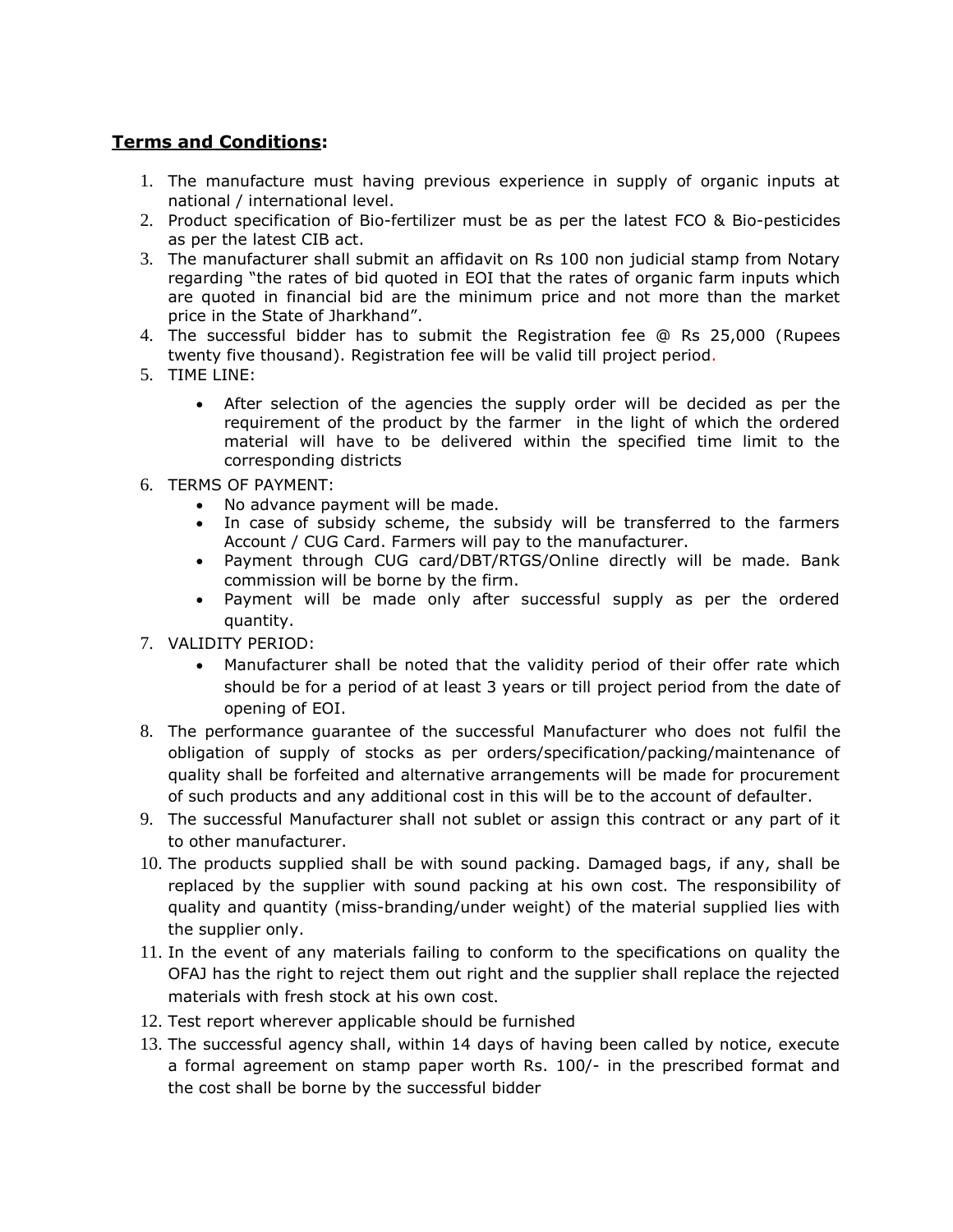- 14. Once the successful bidder is accepted, there will not be any upward revision of the accepted rates on account of the price escalation during the currency of the contract period. Successful bidder is required to sign a MOU with Organic farming Authority of Jharkhand accepting all the clauses incorporated in the said MOU.
- 15. After empanelment of the agency the issuance of supply order / demand will be decided by the farmer as per their requirement.
- 16. If the agency fails to meet the objectives, conditions, quality parameters of NPOP Norms the agreement will be void. The agency will be black listed and payment cut or penalty will be imposed.
- 17. The EOI is valid for three years or till project period.
- 18. Chief Executive Officer, Organic Farming Authority of Jharkhand reserve the right to accept or reject any or all application without giving any explanation. Further, the undersigned also reserves the right to accept/ reject/ modify any or all proposals without assigning any reason thereof.
- 19. In case of any dispute the decision of Chief Executive Officer, Organic Farming Authority of Jharkhand will be final and the jurisdiction shall be Ranchi only.

## **Guideline for submitting the proposals:**

#### **A. General guideline**

The interested agency are required to submit the proposal as per the guidelines and formats detailed out in the following paras:-

1. Submission of proposal: The **Technical Proposal** along with earnest money and the **Financial Proposal** should be **sealed** and submitted by the applicant in separate envelopes duly super scribed as Technical Proposal and Financial Proposal, respectively and should be put in a bigger envelop super scribing Proposal for "Expression of Interest for Supply of Organic farm inputs in Jharkhand State". This outer envelope shall bear the submission address, reference number and title of the assignment and be clearly marked "Do not open, except in presence of Official Appointed".

2. The Agency shall be required to accomplish entire activities as per the time bound completion schedule.

3. EOI documents must be spirally binded & each page, forms or Annexures of the technical & financial proposal must be numbered, signed & stamped by the authorized to signatory of the organization

#### **B. Evaluation of technical bid / Proposal**

All the technical bids / proposals will be evaluated by giving the marks in the following way. The agency who will obtain minimum 60 marks will be recommended for the selection and empanelment of the agencies working as a supplier for organic farm inputs in Jharkhand.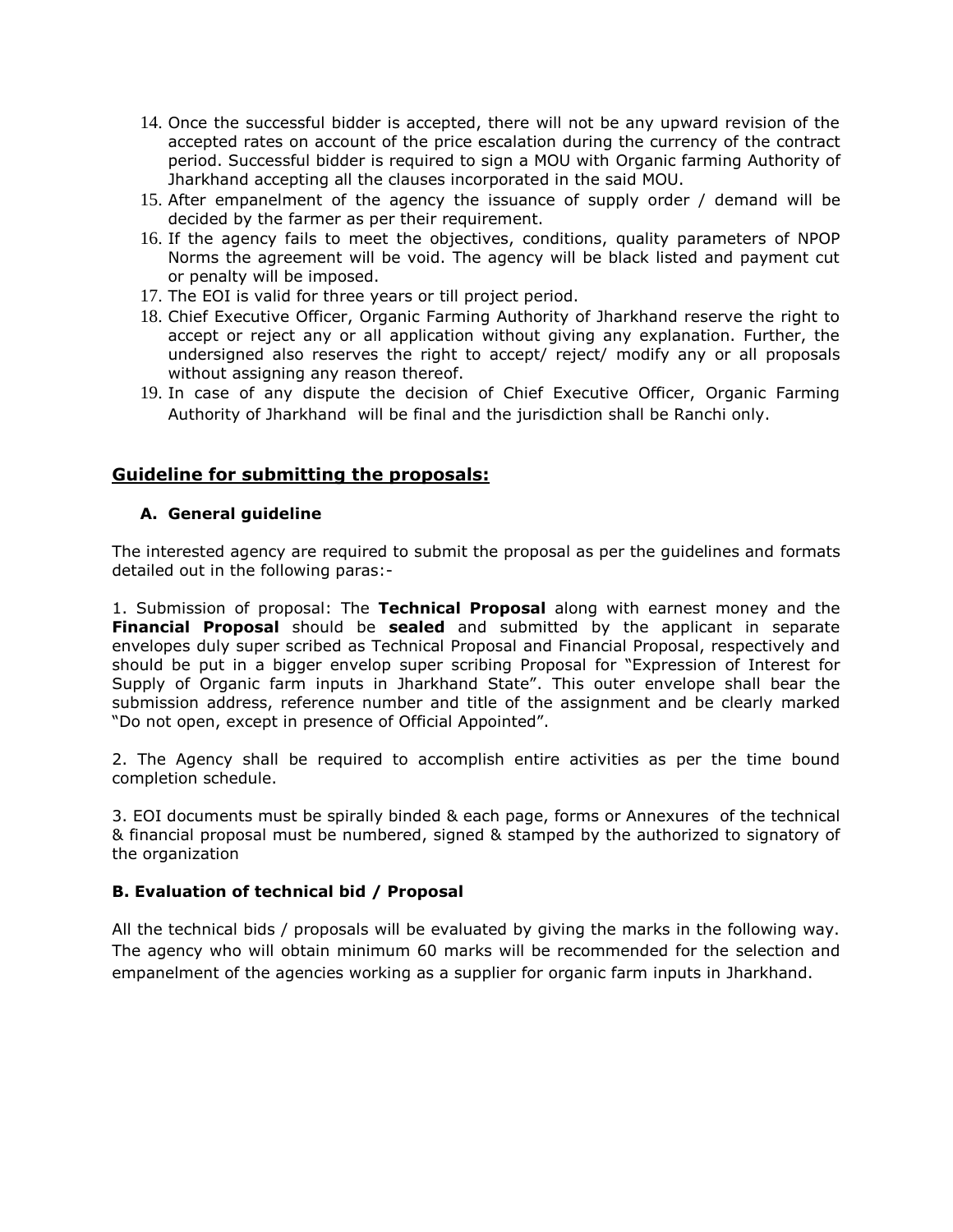| <b>SI</b><br>No. | <b>Standard</b>                                                                                                                                                  | <b>Item wise</b><br><b>Maximum</b><br>marks | <b>Marks</b><br>obtained |
|------------------|------------------------------------------------------------------------------------------------------------------------------------------------------------------|---------------------------------------------|--------------------------|
| 1.               | Experience in manufacturing of organic farm inputs<br>under NPOP attestation<br>8 - 10 Yrs<br>i.<br>ii. A<br>$>10 - 12$ Yrs<br>iii.<br>$>12$ Yrs                 | 05<br>10<br>20                              |                          |
| 2.               | Experience in Marketing of organic farm inputs<br>$8 - 10$ Yrs<br>i.<br>ii.<br>$>10$ Yrs                                                                         | 05<br>10                                    |                          |
| 3.               | Organic farm input approved / attestation under<br>USDA-NOP<br>i.<br>ii.<br>USDA-NOP & EU regulation                                                             | 10<br>15                                    |                          |
| 4.               | Average annual turnover of Last three financial<br>years (2016-17, 2017-18, 2018-19)<br>$1 Cr - 2 Cr$<br>i.<br>$>2$ Cr - 10 Cr<br>ii.<br>More than 10 Cr<br>iii. | 05<br>10<br>20                              |                          |
| 5.               | Work experience in supply of organic farm input<br>under government organization for at least in two<br>states                                                   | 05                                          |                          |
| 6.               | Experience in supply of organic farm inputs at<br>international level                                                                                            | 05                                          |                          |
| 7.               | Supply of bio-inputs under OFAJ banner                                                                                                                           | 05                                          |                          |
| 8.               | Trial / Testing report of any organic farm input<br>from SAU or agriculture related Central institute                                                            | 05                                          |                          |
| 9.               | <b>ISO Certificate</b>                                                                                                                                           | 05                                          |                          |
| 10.              | Trade mark registration certificate                                                                                                                              | 10                                          |                          |
|                  | <b>Total</b>                                                                                                                                                     | 100                                         |                          |

## **C. Empanelment procedure of Agency / Firm**

- i. The technical bid will be scrutinized by the evaluation committee and those firm/agency that will fullfill the minimum eligibility criteria will be evaluated on the basis of scoring criteria.
- ii. Financial proposal will be open only for those agencies who has successfully qualify in technical bid and scoring criteria.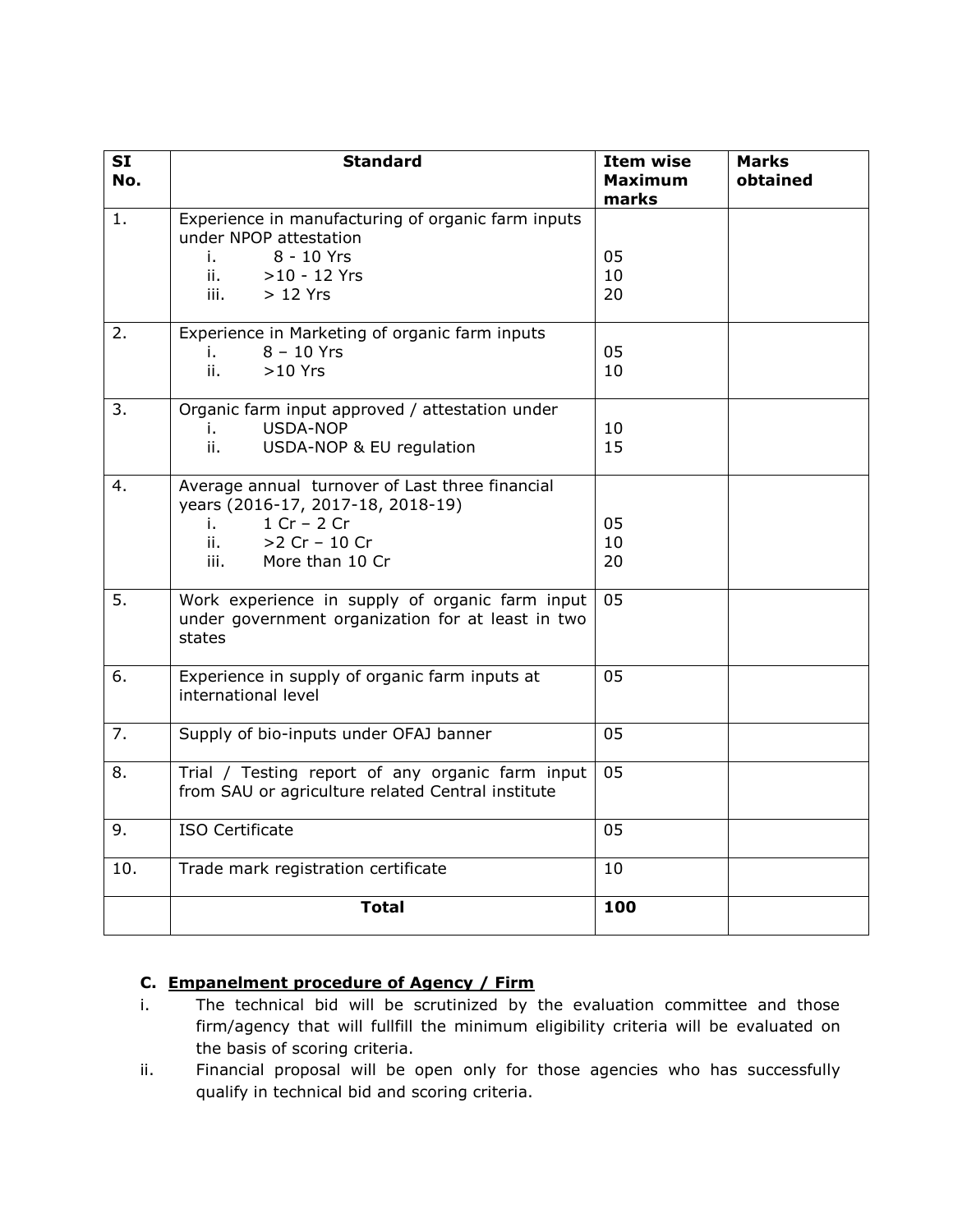### **D. Important dates for submission of proposals**

- i. Last date for submission of proposal to The Chief Executive Officer, Organic Farming Authority of Jharkhand, Room no.319, 3<sup>rd</sup> Floor, Krishi Bhawan Campus, Kanke Road, Ranchi -834008 on 24-10-2019 up to 2.00 PM
- ii. Date of opening of Proposal :- 24-10-2019

## **E. Venue for pre-bid meeting**

Meeting will be held in the office of the Chief Executive officer, Organic Farming Authority of Jharkhand, Room no.319, 3<sup>rd</sup> Floor, Krishi Bhawan Campus, Kanke road, Ranchi- 834008 on dated 17-10-2019 at 2.30 PM

## **F. Venue for opening of technical proposal**

Meeting will be held in the office of the Chief Executive officer, Organic Farming Authority of Jharkhand, Room no.319, 3<sup>rd</sup> Floor, Krishi Bhawan Campus, Kanke road, Ranchi- 834008 on dated 24-10-2019 at 4.30 PM.

Chief Executive Officer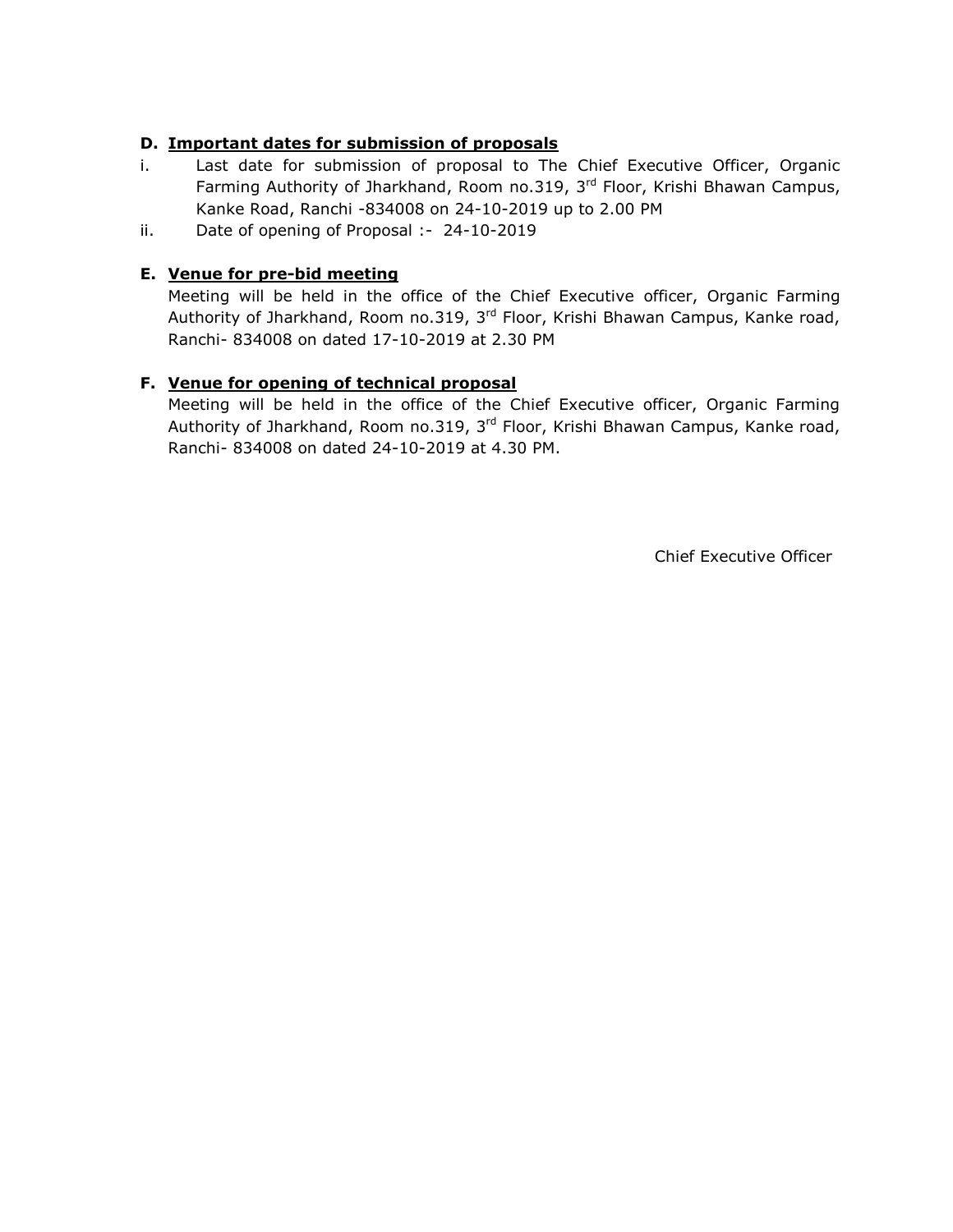## **Annexure 1**

# **APPLICATION FORM**

#### **Technical & Financial Bid for selection and empanelment of Agencies for supply of organic farm inputs in state of Jharkhand**

| <b>SI</b> | <b>Particulars</b>                                             | details<br><b>Write</b><br>attach<br>the<br>and | Page         |
|-----------|----------------------------------------------------------------|-------------------------------------------------|--------------|
| No.       |                                                                | proof/supporting<br>documents                   | number<br>of |
|           |                                                                | required                                        | document     |
| 1.        | Name of Agency/Organization                                    |                                                 |              |
| 2.        | Address of the                                                 | ä,                                              |              |
|           | Agency/Organization                                            |                                                 |              |
| 3.        | Head office                                                    |                                                 |              |
|           | <b>Address</b>                                                 |                                                 |              |
|           | Phone No.                                                      |                                                 |              |
|           | Email ID                                                       |                                                 |              |
|           | Mobile No.of Head office I/c                                   |                                                 |              |
| 4.        | Registration<br>of<br>the<br>no.                               |                                                 |              |
|           | organization                                                   |                                                 |              |
| 5.        | Authorization<br>letter/Power of                               |                                                 |              |
|           | Attorney (if applicable)                                       |                                                 |              |
| 6.        | Approval/Attestation certificate                               |                                                 |              |
|           | of NPOP                                                        |                                                 |              |
| 7.        | of<br><b>PAN</b><br>No.<br>the<br>agency                       |                                                 |              |
|           | (certificate attached)                                         |                                                 |              |
| 8.        | GST registration No.                                           |                                                 |              |
|           | (certificate attached)                                         |                                                 |              |
| 9.        | 08 or more than 08 years work                                  |                                                 |              |
|           | Experience in manufacturing of                                 |                                                 |              |
|           | organic farm inputs                                            |                                                 |              |
|           | (Attestation certificate                                       |                                                 |              |
|           | enclosed)                                                      |                                                 |              |
| 10.       | 08 or more than 08 years work<br>Experience in marketing<br>of |                                                 |              |
|           | organic farm inputs                                            |                                                 |              |
| 11.       | Average Annual turnover of                                     |                                                 |              |
|           | last 03 years of Agency                                        |                                                 |              |
|           | (Audited<br>balance<br>sheet                                   |                                                 |              |
|           | attached)                                                      |                                                 |              |
| 12.       | Affidavit about black listing,                                 | Affidavit should be made on Rs 100 non          |              |
|           | termination etc.                                               | judicial stamp paper                            |              |
| 13.       | Earnest<br>Money<br>(EMD)<br>of                                |                                                 |              |
|           | Rs.5,00,000/- with DD No. and                                  |                                                 |              |
|           | date or exemption certificate.                                 |                                                 |              |
| 14.       | Latest 03 years of Income tax                                  |                                                 |              |
|           | return for F.Y 2016-17, 2017-                                  |                                                 |              |
|           | 18,<br>& 2018-19 (Document                                     |                                                 |              |
|           | enclosed)                                                      |                                                 |              |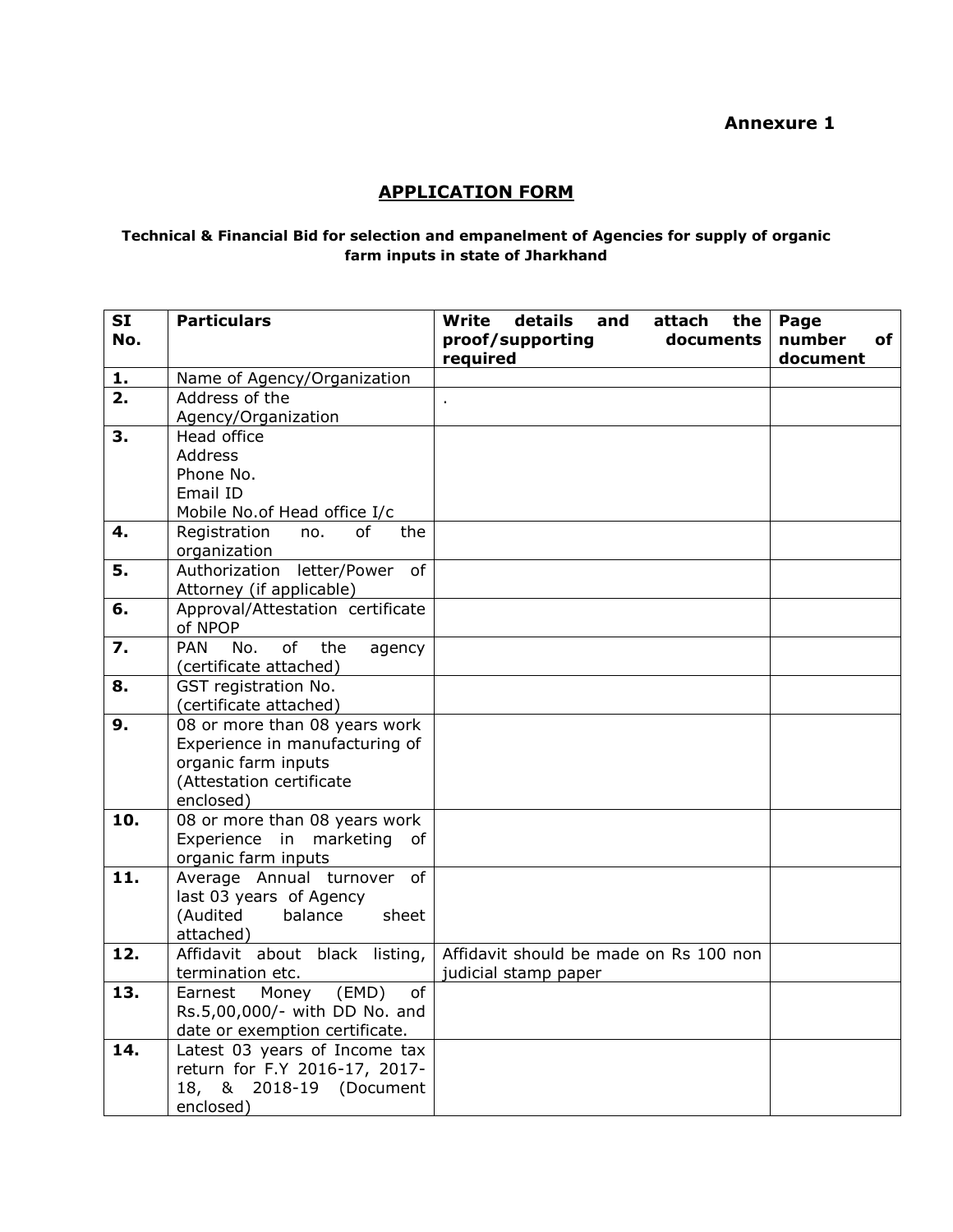| 15. | Experience in Government        |  |
|-----|---------------------------------|--|
|     | supply                          |  |
| 16. | Testing / trial of any product  |  |
|     | with SAU or Agriculture related |  |
|     | central institute, if any       |  |
| 17. | <b>ISO Certificate</b>          |  |
| 18. | registration<br>Trade mark      |  |
|     | certificate                     |  |
| 19. | Any other Credentials in the    |  |
|     | Subject Area                    |  |

We understand that if the details given in EOI document submitted herewith by us and the support of claims made above if found to be untrue/untenable or unverifiable or both, bid may be rejected without any reference to us and the concern authority of OFAJ has right to forfeited the EMD amount and take necessary legal action against our organization.

> Signature of the bidder/authorized person (With official seal)

Date :-

Place:-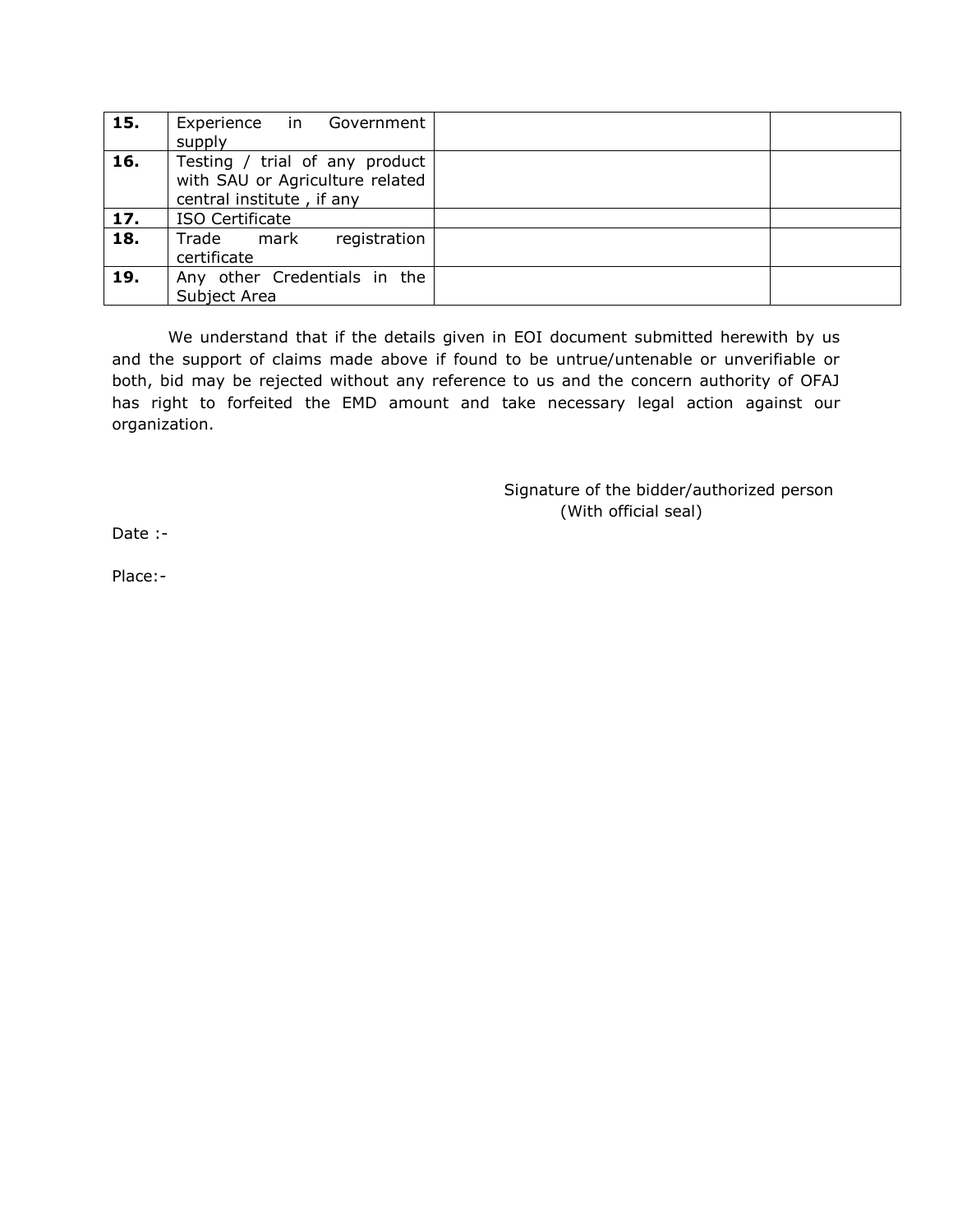## **Annexure 2**

# **TECHNICAL SPECIFICATION OF ORGANIC FARM INPUTS**

| <b>S.N.</b> | <b>Name of the Item</b> | <b>Specification</b> | Unit<br>(Kg / Itr) | <b>Shelf life</b> | <b>Production</b><br>Capacity<br><b>Per Month</b><br>(In MT) |
|-------------|-------------------------|----------------------|--------------------|-------------------|--------------------------------------------------------------|
|             | Bio-fertilizer          |                      |                    |                   |                                                              |
| 2.          | Bio-pesticide           |                      |                    |                   |                                                              |
| 3.          | Plant Growth            |                      |                    |                   |                                                              |
|             | enhancers               |                      |                    |                   |                                                              |
| 4.          | Soil Conditioner        |                      |                    |                   |                                                              |
| 5.          | Other approved          |                      |                    |                   |                                                              |
|             | Bio-products if         |                      |                    |                   |                                                              |
|             | any                     |                      |                    |                   |                                                              |

Seal of the Company Seal of the Company Signature of Authorized Signatory

Date: Name

Designation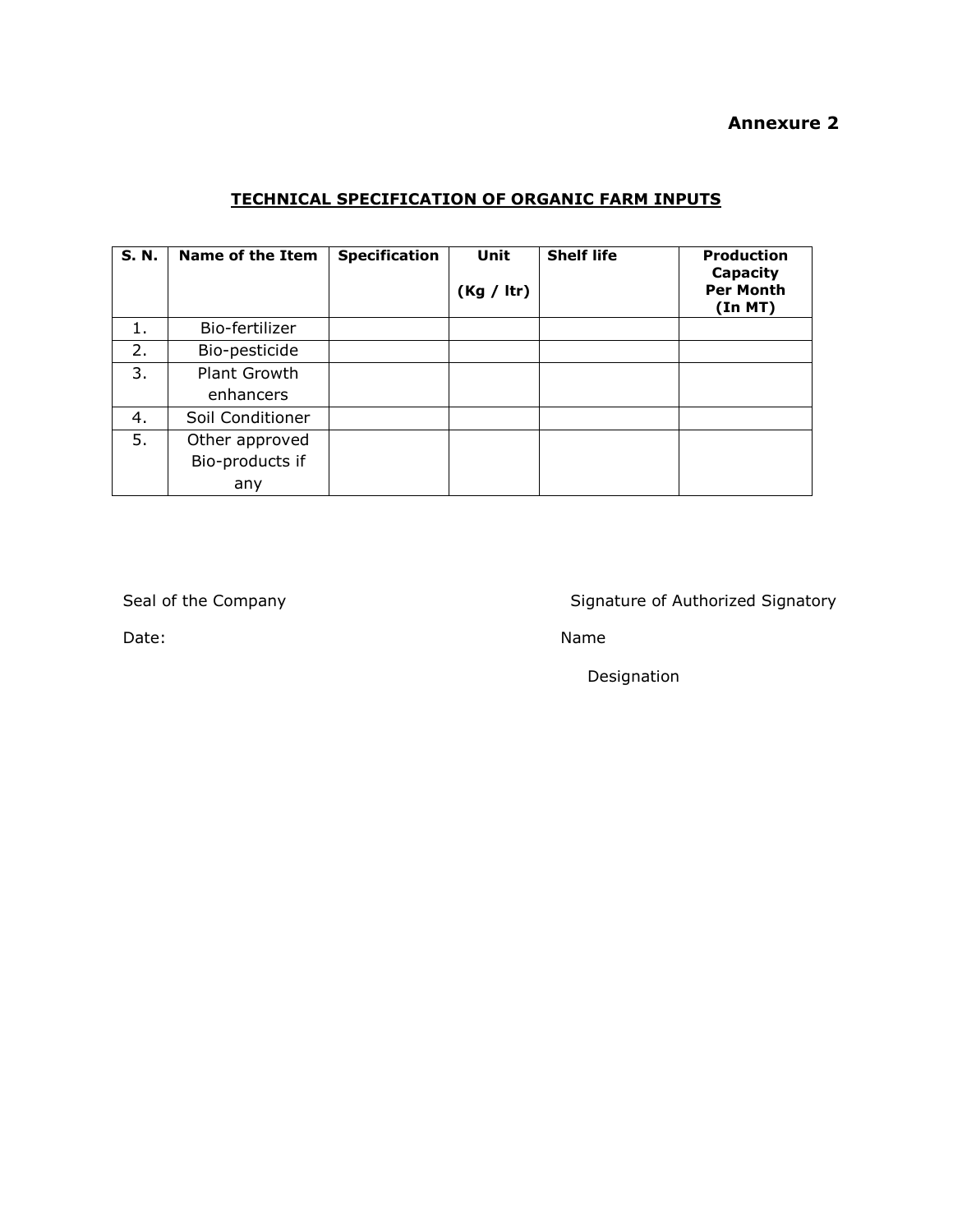### **Annexure 3**

### **FINANCIAL PROPOSAL**

**Name of Firm** :

**Address** :

**Phone No./Mobile No** :

**Email** :

To, The Chief Executive Officer Organic Farming Authority of Jharkhand , Krishi Bhawan Campus, Kanke Road, Ranchi-834008

Sir,

We do hereby proposed our rates for supply of approved bio-inputs in the state of Jhakhand in accordance with the specifications in all respects and instructions as per the EOI document.

| <b>S. N.</b> | <b>Name of the Item</b>       | <b>Unit</b> | <b>Rate in Rs</b><br>(In figures & words both) |
|--------------|-------------------------------|-------------|------------------------------------------------|
|              |                               | (Kg / Itr)  |                                                |
| 1.           | <b>Bio-fertilizer</b>         |             |                                                |
| 2.           | <b>Bio-pesticide</b>          |             |                                                |
| 3.           | <b>Plant Growth enhancers</b> |             |                                                |
| 4.           | <b>Soil Conditioner</b>       |             |                                                |
| 5.           | <b>Other approved Bio-</b>    |             |                                                |
|              | products if any               |             |                                                |

Rates quoted are inclusive of Taxes /duties like GST, Inspection charges etc. if any

**The rates should be quoted in Indian Rupees only**, for each item separately, both in figures and words in such a way that interpolation is not possible and all over-writings should be strictly avoided or rewritten and correction should be duly attested prior to the submission of EOI. The rates should include all taxes packing costs, transportation, unloading costs at destination in all Districts in Jharkhand.

Seal of the Company Signature of Authorized Signatory

Date: Name

Designation